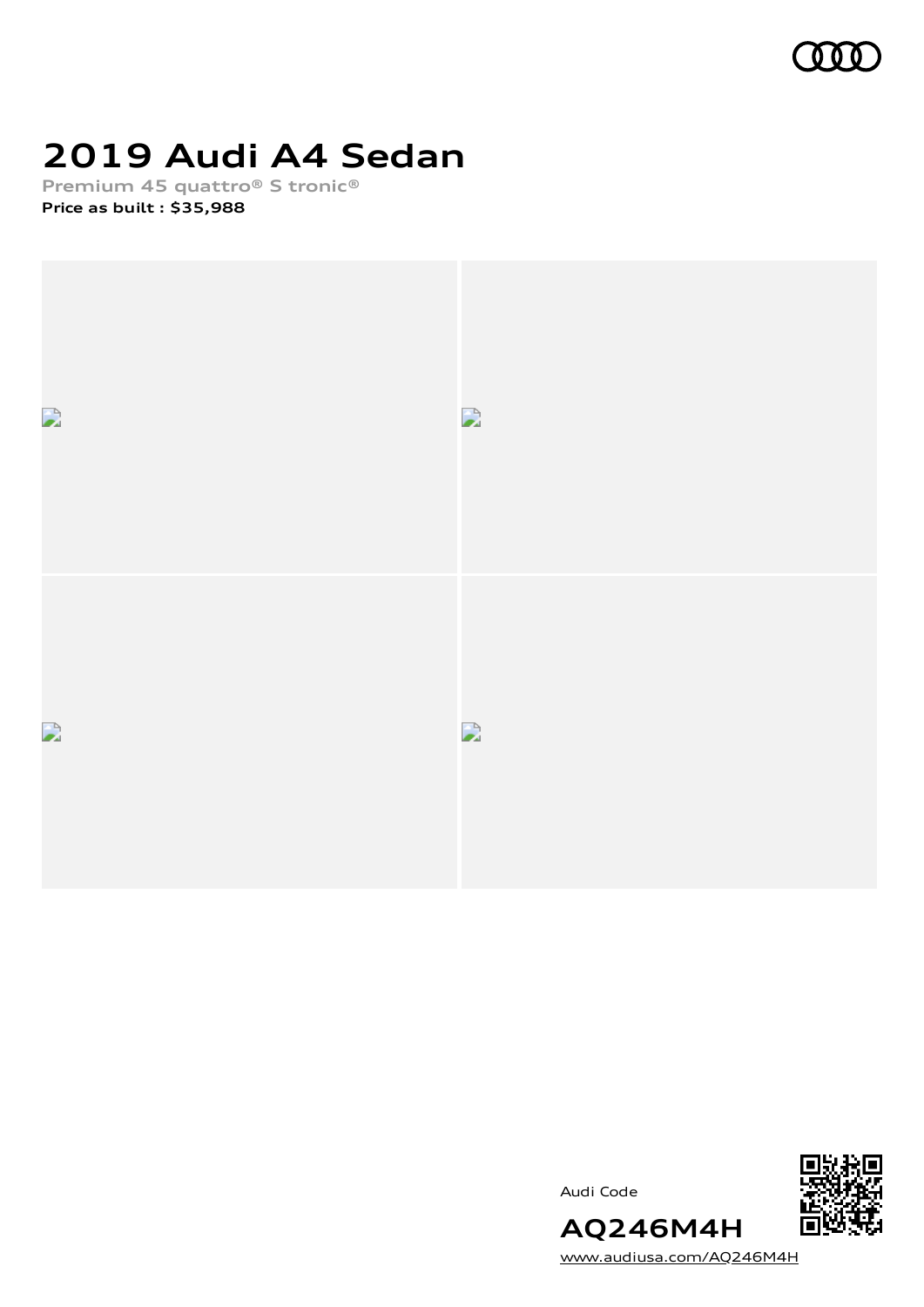## **Summary**

### **Audi 2019 Audi A4 Sedan** Premium 45 quattro® S tronic®

**Price as buil[t](#page-10-0)** \$35,988

### **Exterior colour**

Florett Silver metallic

### $\overline{\phantom{a}}$

#### **Further Information**

|                 | N٥           |
|-----------------|--------------|
| Mileage         | 14,476 miles |
| Type of vehicle | Used car     |

**Warranty**

#### **Interior colour**

Seats **Nougat Brown** Dashboard Black Carpet Black Headliner Black

### **Audi Code** AQ246M4H

**Your configuration on www.audiusa.com** [www.audiusa.com/AQ246M4H](https://www.audiusa.com/AQ246M4H)

**Commission number** 73e7e47d0a0e09b12794

### **Technical Specifications**

| Engine type                  | 2.0-liter four-cylinder                       |
|------------------------------|-----------------------------------------------|
| stroke                       | Displacement/Bore and 1,984/82.5 x 92.8 cc/mm |
| Torque                       | 273 @ 1,600 - 4,500 lb-ft@rpm                 |
| Top track speed              | 130 mph mph $1$                               |
| Acceleration (0 - 60<br>mph) | 5.6 seconds seconds                           |
| Recommended fuel             | Premium                                       |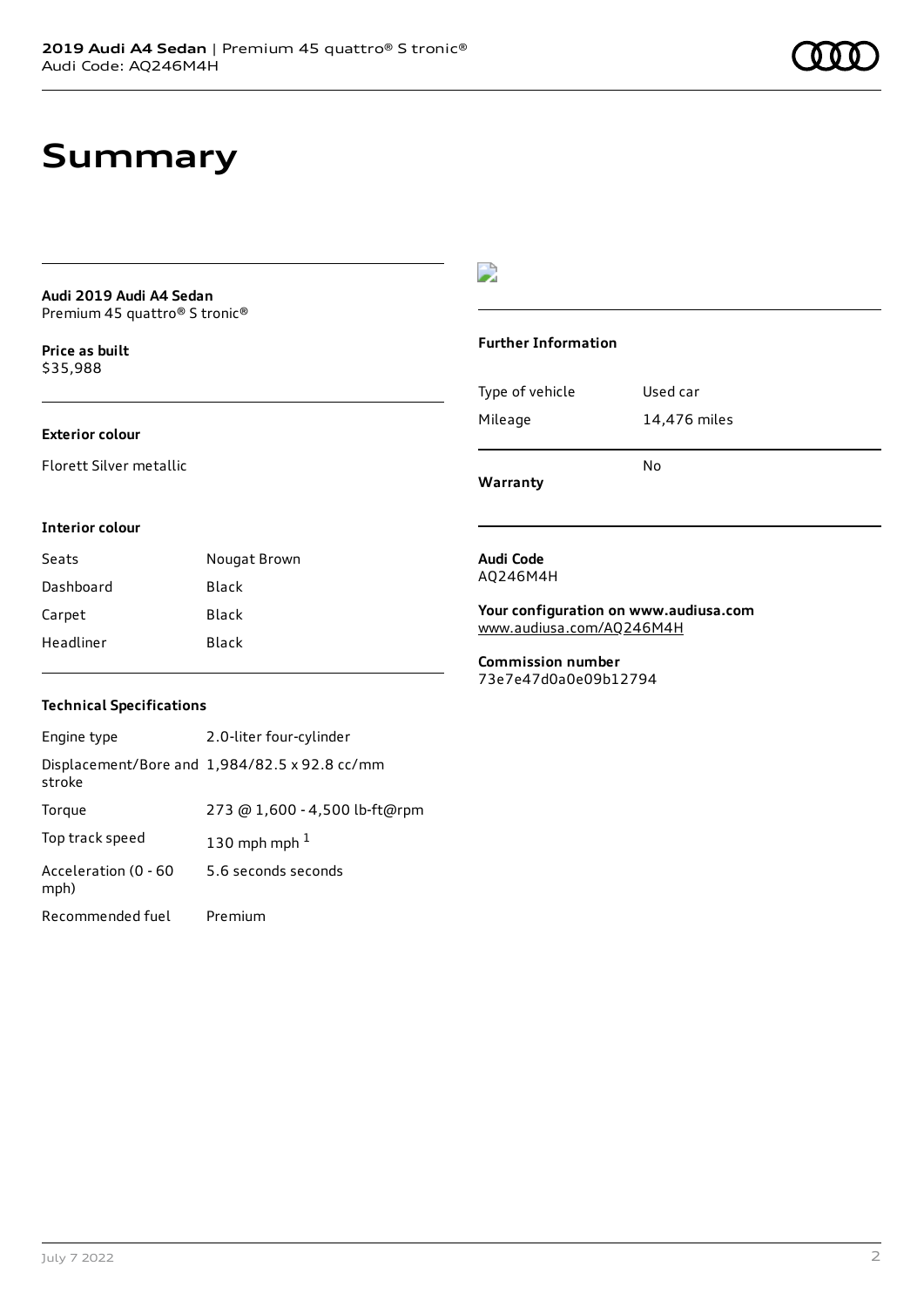# **Equipment**

Florett Silver metallic

Audi advanced key-keyless start, stop and entry

Power-adjustable, heated exterior side mirrors with memory

18" 245/40 all-season tires

18" 10-spoke-V design wheels

Convenience package

Black cloth headliner

Audi pre sense® rear

Audi side assist

SiriusXM® Satellite Radio











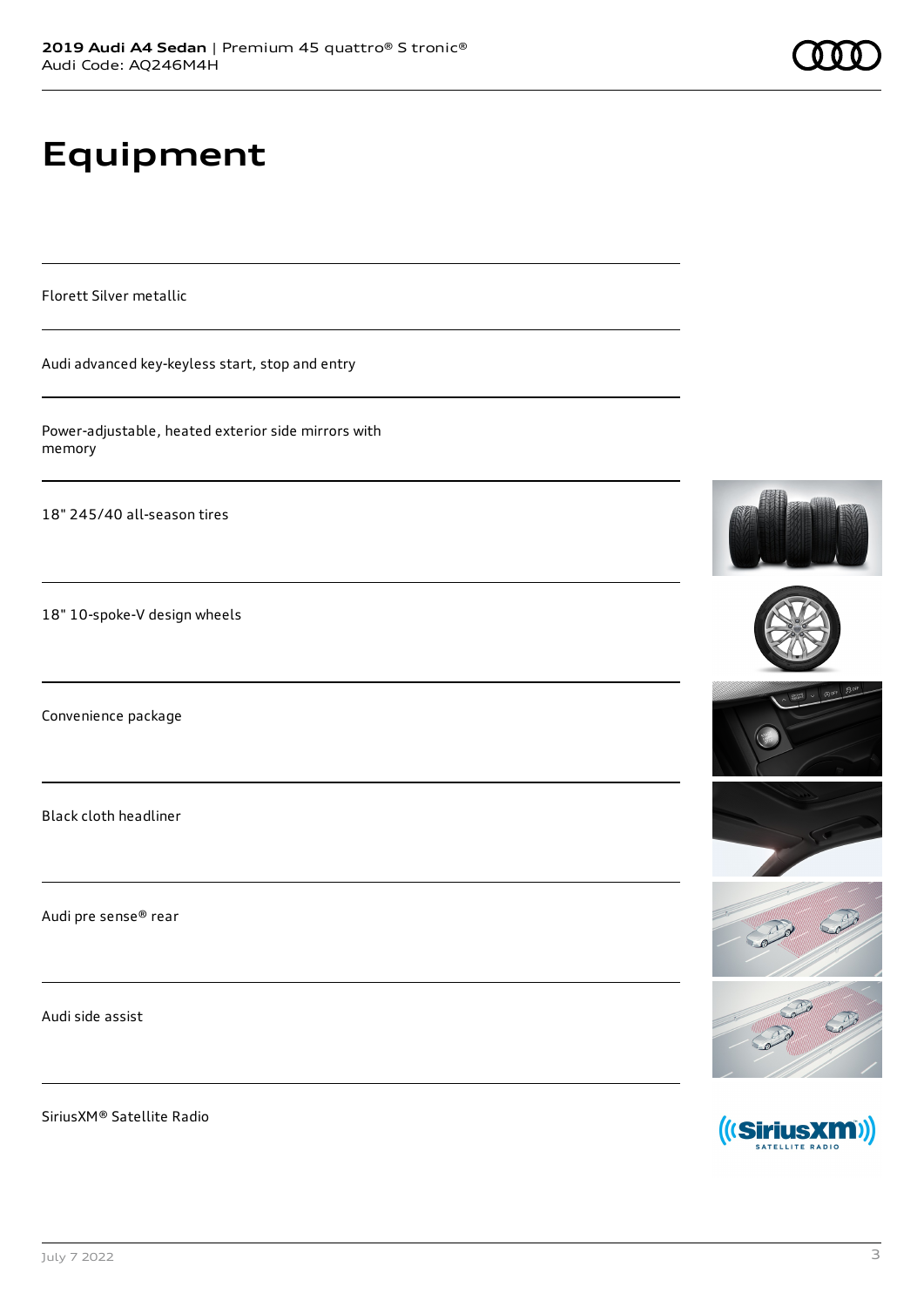# **Standard features**

### **Safety and Security**

| 4UH             | Driver and front passenger dual-stage<br>airbags                 |
|-----------------|------------------------------------------------------------------|
| UH1             | Electromechanical parking brake                                  |
| 8T2             | Cruise control with coast, resume and<br>accelerate features     |
| VC <sub>2</sub> | Garage door opener (HomeLink®)                                   |
| 6Y2             | Top speed electronically limited to 130 mph                      |
| 4H3             | Integrated child door locks in rear doors                        |
| QZ7             | Electromechanical power steering                                 |
| 7K6             | Tire-pressure monitoring system                                  |
| 4X3             | Front thorax side airbags and Sideguard®<br>head curtain airbags |
| 3B7             | Lower Anchors and Tethers for Children<br>(LATCH) in rear seats  |
|                 |                                                                  |

### **Exterior**

| 47B             | Aluminum trim around exterior windows                    |
|-----------------|----------------------------------------------------------|
| 0NB             | S line® fender badge                                     |
| 4KC             | Heat-insulating glass                                    |
| 8SP             | LED taillights with dynamic turn signals                 |
| 8TH             | Xenon plus headlights with LED daytime<br>running lights |
| 1 B A           | Dynamic suspension system                                |
| 1S1             | Car jack                                                 |
| 0P <sub>0</sub> | Dual exhaust outlets with chrome tips                    |

### **Interior**

QE1 Storage package 3FE Sunroof

| <b>Interior</b> |                                                                |
|-----------------|----------------------------------------------------------------|
| VT5             | S line® stainless steel door sill inlays                       |
| 9AQ             | Three-zone automatic climate control                           |
| 41 7            | Auto-dimming interior rear view mirror with<br>digital compass |
| QQ1             | LED interior lighting package                                  |
| 1 XW            | Three-spoke multifunction steering wheel<br>with shift paddles |
| 6F3             | Front center armrest                                           |
| 4F <sub>2</sub> | Electric tailgate/trunk lid release from inside                |
| 5XF             | Dual front sun visors with lighted vanity<br>mirrors           |
| 3NT             | Split folding 40/20/40 rear seatbacks                          |
| N1F             | Leather seating surfaces                                       |
| 4A3             | Heated front seats                                             |
|                 |                                                                |

### **Infotainment and Driver Assistance**

5MG Dark Brown Walnut Wood inlays

| 6K8             | Audi pre sense® basic and Audi pre sense®<br>city                                                                                             |
|-----------------|-----------------------------------------------------------------------------------------------------------------------------------------------|
| 2H1             | Audi drive select                                                                                                                             |
| IW <sub>3</sub> | Audi connect CARE assistance and security<br>services                                                                                         |
| UD.             | Audi smartphone interface including Apple<br>CarPlay <sup>™</sup> and Google <sup>™</sup> Android Auto <sup>™</sup> for<br>compatible devices |
| KA2             | Rear view camera                                                                                                                              |
| 9VD             | Audi sound system                                                                                                                             |
| 9S7             | Color driver information system                                                                                                               |
| 7UH             | Connectivity package                                                                                                                          |
| 18S             | MMI® radio low                                                                                                                                |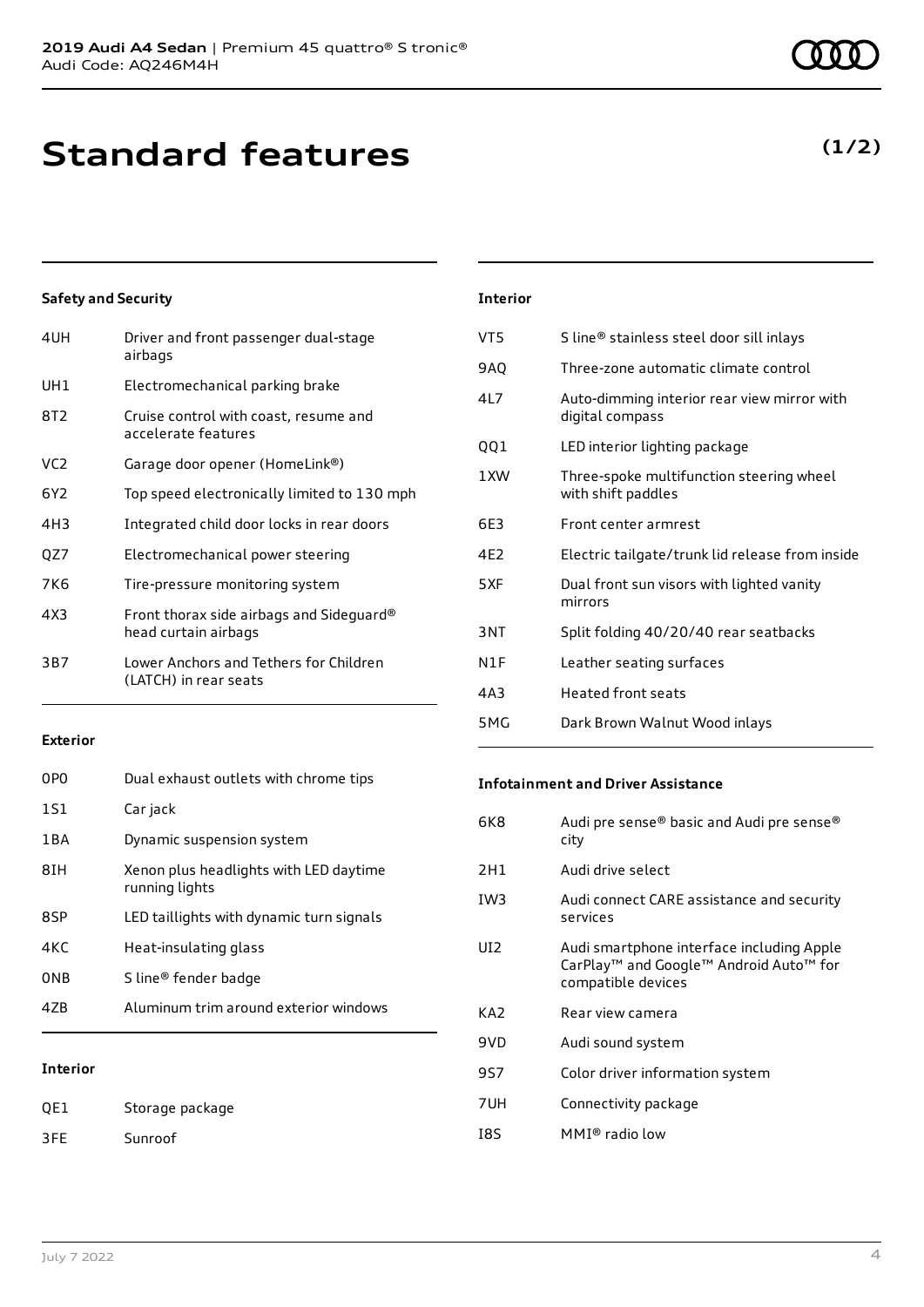**(2/2)**

# **Standard features**

**Infotainment and Driver Assistance**

9ZX BLUETOOTH® wireless technology preparation for compatible devices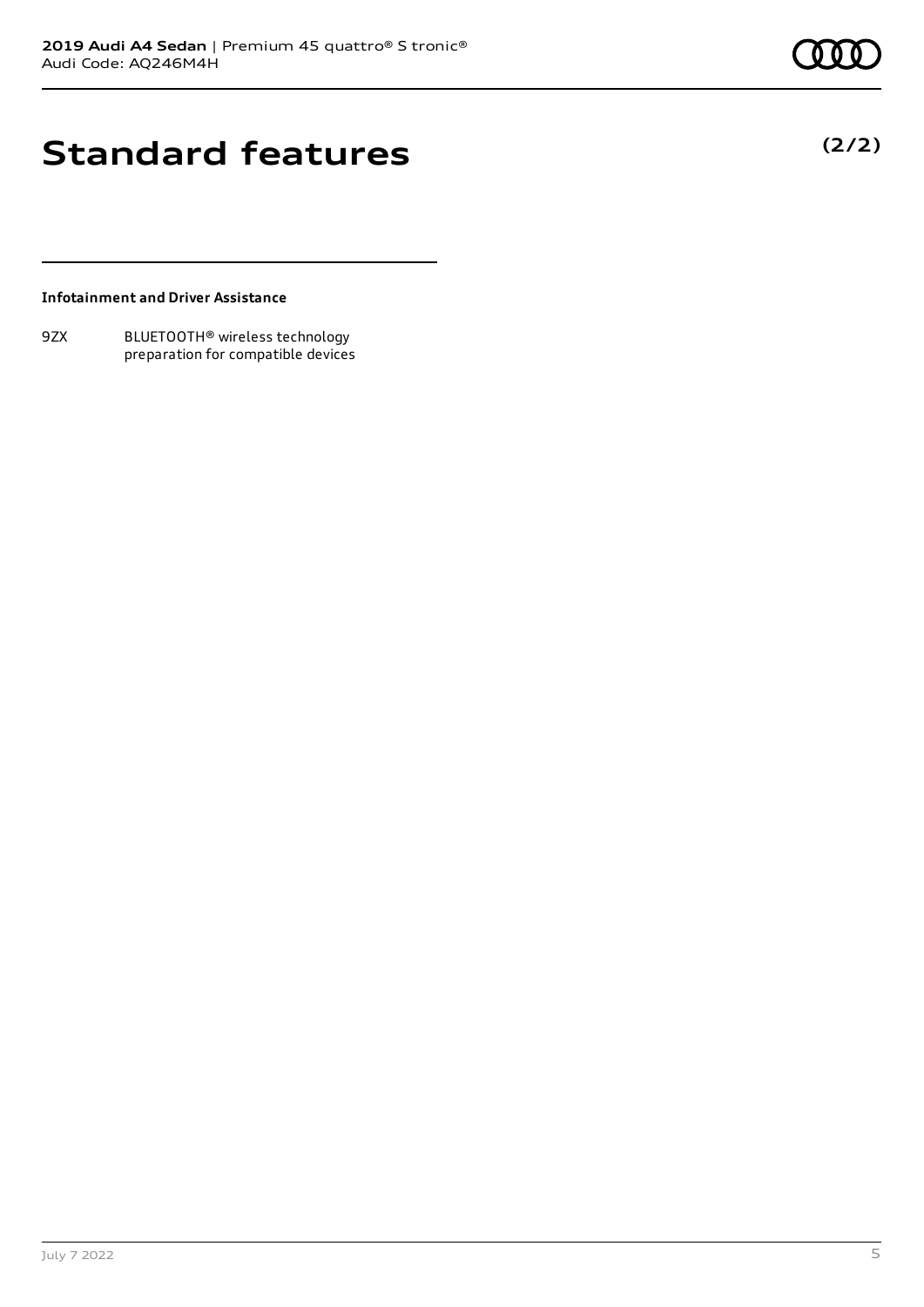# **Dealer remarks**

CARFAX One-Owner. Certified. 2019 Audi A4 Florett Silver Metallic 2.0T Premium quattro quattro 7-Speed Automatic S tronic 2.0L I4 TFSI DOHC Bluetooth Hands Free Phone, Apple Carplay / Android Auto, All Wheel Drive / AWD, Cruise Control, Leather Seats, Heated Seats, Blind Spot Assist, 7-Speed Automatic S tronic, quattro, Nougat Brown/Black w/Leather Seating Surfaces, 18" Wheel Package, Alarm System w/Motion Sensor, Audi Advanced Key, Audi Pre Sense Rear, Audi Side Assist w/Rear Cross Traffic Assist, Auto-Dimming Exterior Mirrors, Convenience Package, Memory for Driver's Seat, SiriusXM Satellite Radio, Wheels: 18" 10-Spoke-V Design.

This Audi Vehicle comes complete with the Audi Certified Pre Owned (CPO) Vehicle Warranty! Audi CPO Warranty includes coverage for 5 years from the in-service date of this vehicle's New Vehicle Warranty (see dealership for details). There is no limit on miles driven during that term! Audi CPO Warranty also includes 24-hour Roadside Assistance and Customer Support for the term of the warranty. This includes services such as battery jump start, flat tire change, lockout, fuel delivery, towing, and trip interruption benefits. Inquire about additional benefits available with Audi Financial Services available at time of purchase. Recent Arrival! 23/34 City/Highway MPG

Audi Certified pre-owned Details:

- \* Roadside Assistance
- \* Warranty Deductible: \$0

\* Limited Warranty: 12 Month/Unlimited Mile beginning after new car warranty expires or from certified purchase date

\* 300+ Point Inspection

\* Includes 24/7 Roadside Assistance emergency towing, collision, jump start, flat tire change, emergency fuel service, lock-out service, extrication service, Audi assist, CARFAX Vehicle History Report and SiriusXM satellite radio complimentary 90 day subscription. If Audi New Vehicle Limited Warranty (NVLW) coverage remains at time of CPO purchase, CPO Limited Warranty Coverage commences upon expiration of NVLW and continues until 5 years from vehicle's original in-service date with no mileage limitation. If NVLW coverage has expired at time of CPO purchase, CPO Limited Warranty coverage commences at time of purchase and continues for 12 months with no mileage limitation. Limited warranty is transferable between private parties.

- \* Vehicle History
- \* Transferable Warranty

Prices Exclude Tax, Tag, Title, and Documentation Fee of \$698.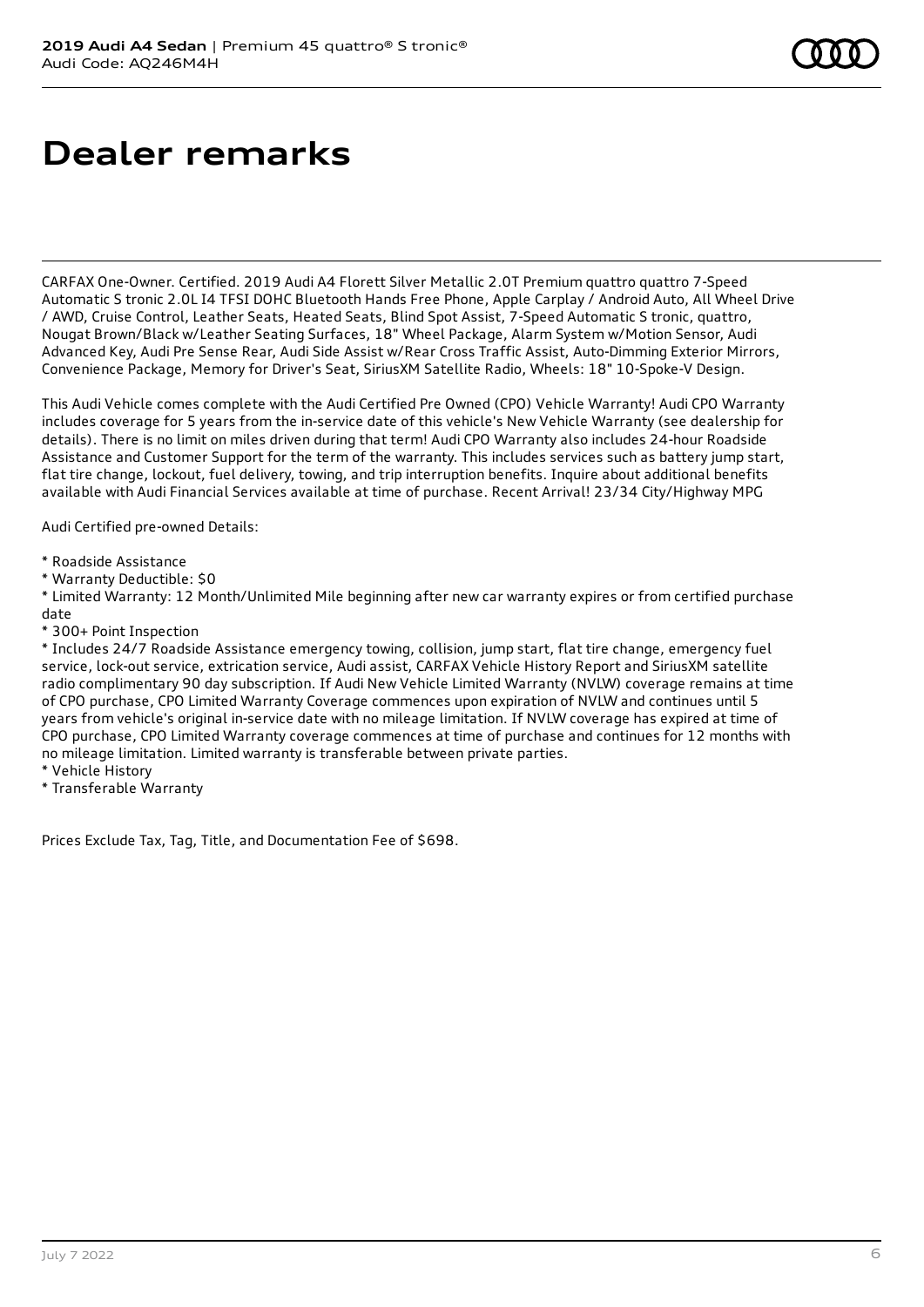# **Technical Specifications**

### **Engineering | Performance**

| Engine type                                 | 2.0-liter four-cylinder                       |
|---------------------------------------------|-----------------------------------------------|
| Acceleration (0 - 60<br>mph)                | 5.6 seconds seconds                           |
| Power Level                                 | 45                                            |
| Engine block                                | Cast-iron                                     |
| Induction/fuel injection Turbocharged/TFSI® |                                               |
| Cylinder head                               | Aluminum-alloy                                |
| Max. output ps/hp                           | 248 @ 5,000 - 6,000 @ rpm                     |
| stroke                                      | Displacement/Bore and 1,984/82.5 x 92.8 cc/mm |
| Top track speed <sup>1</sup>                | 130 mph mph                                   |
| Torque                                      | 273 @ 1,600 - 4,500 lb-ft@rpm                 |
| Valvetrain                                  | 16 valve DOHC with Audi valvelift             |

### **Electrical system**

| Alternator | 14 Volt - 110-150A  |
|------------|---------------------|
| Battery    | 12 Volt - 420A/70Ah |

### **Transmission | Drivetrain**

| Gear ratios: 6th         | 0.508:1                                                                                                     |
|--------------------------|-------------------------------------------------------------------------------------------------------------|
| Gear ratios: Final Drive | 4.270:1                                                                                                     |
| Gear ratios: 7th         | 0.386:1                                                                                                     |
| Gear ratios: 4th         | 1.057:1                                                                                                     |
| Transmission             | Seven-speed S tronic <sup>®</sup> dual-clutch<br>transmission with quattro <sup>®</sup> all-<br>wheel drive |
| Gear ratios: 5th         | 0.738:1                                                                                                     |
| Gear ratios: 2nd         | 2.190:1                                                                                                     |
| Gear ratios: 3rd         | 1.517:1                                                                                                     |
| Gear ratios: Reverse     | 2.750:1                                                                                                     |
| Gear ratios: 1st         | 3.188:1                                                                                                     |
|                          |                                                                                                             |

### **Steering**

| Steering type                             | Electromechanical speed-sensitive<br>power steering system |
|-------------------------------------------|------------------------------------------------------------|
| Turning diameter, curb-38.1 ft<br>to-curb |                                                            |
| Steering ratio                            | 15.9:1                                                     |

### **Suspension**

| Front axle | Five-link front independent steel<br>spring suspension |
|------------|--------------------------------------------------------|
| Rear axle  | Five-link rear independent steel<br>spring suspension  |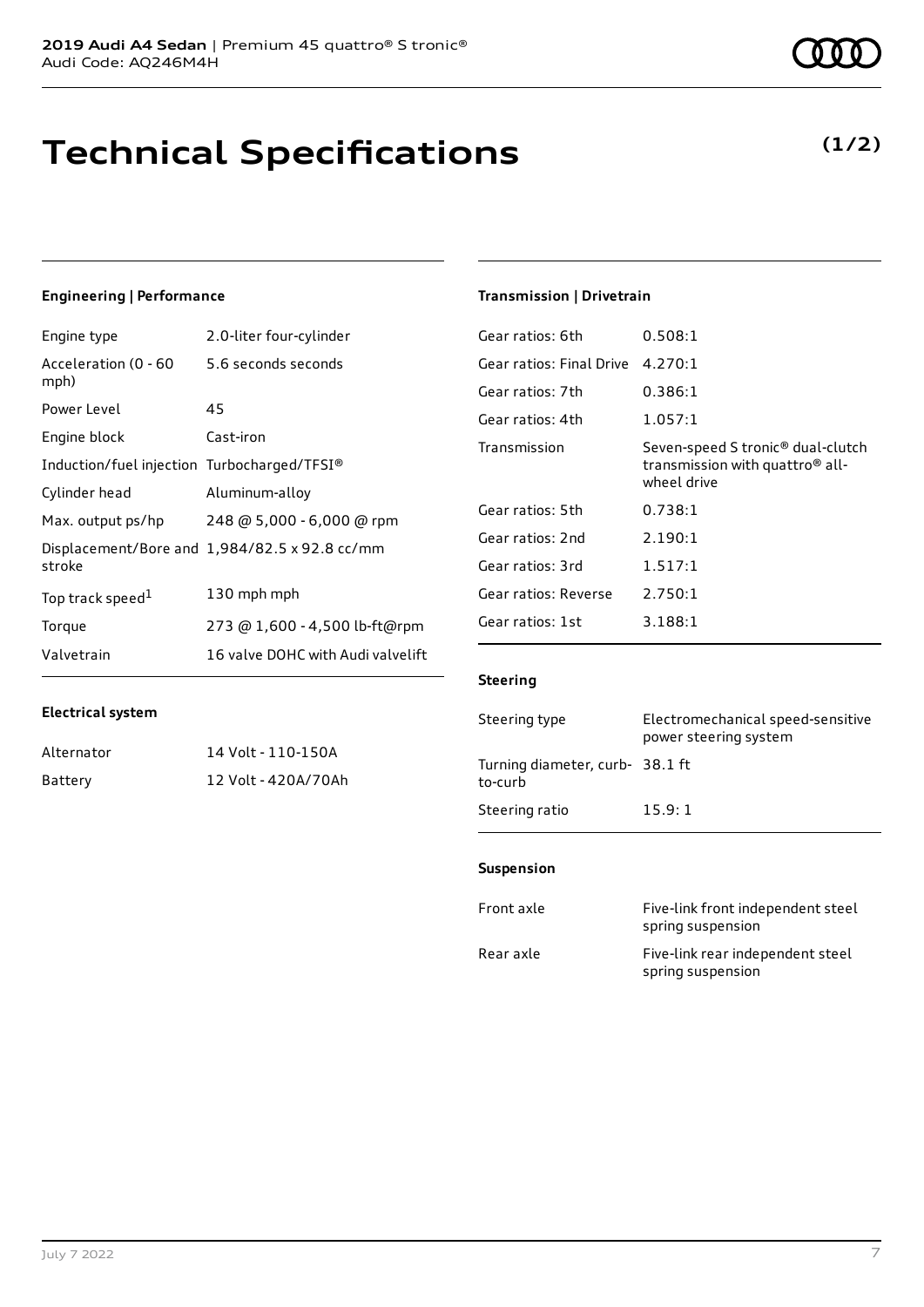# **Technical Specifications**

### **(2/2)**

### **Brakes**

| Front brakes                                                                                     | 13.3 (ventilated disc) in           | Seating capacity                | 5       |
|--------------------------------------------------------------------------------------------------|-------------------------------------|---------------------------------|---------|
| Rear brakes                                                                                      | 13.0 (ventilated disc) in           | Shoulder room, rear             | 54.5 in |
| Parking brake                                                                                    | Electromechanical                   | Head room with front<br>sunroof | 38.9 in |
|                                                                                                  |                                     | Leg room, rear                  | 35.7 in |
| <b>Body</b>                                                                                      |                                     | Shoulder room, front            | 55.9 in |
| Material<br>Lightweight construction<br>construction (steel and aluminum<br>corrosion protection | technology - multi-material body    | Head room with rear<br>sunroof  | 37.4 in |
|                                                                                                  | composition) and multistep anti-    | Leg room, front                 | 41.3 in |
|                                                                                                  |                                     | Cargo volume, rear              | 13.0 cu |
| Corrosion protection                                                                             | Multistep anti-corrosion protection | seatbacks up/folded             |         |

**Interior measurements**

13.0 cu ft, cu ft

#### **Warranty | Maintenance**

| Warranty    | 4-Year/50,000 mile Audi New<br>Vehicle Limited Warranty                                  |
|-------------|------------------------------------------------------------------------------------------|
| Maintenance | 12-month/10,00 mile (whichever<br>occurs first) NO CHARGE first<br>scheduled maintenance |

#### **Exterior Measurements**

| Height                           | 56.2 in  |
|----------------------------------|----------|
| Overall width without<br>mirrors | 72.5 in  |
| Length                           | 186.1 in |
| Wheelbase                        | 111.0 in |
| Drag coefficient                 | 0.27 Cw  |
| Overall width with<br>mirrors    | 79.6 in  |
| Track rear                       | 61.2 in  |
| Track front                      | 61.9 in  |
| Curb weight                      | 3,627 lb |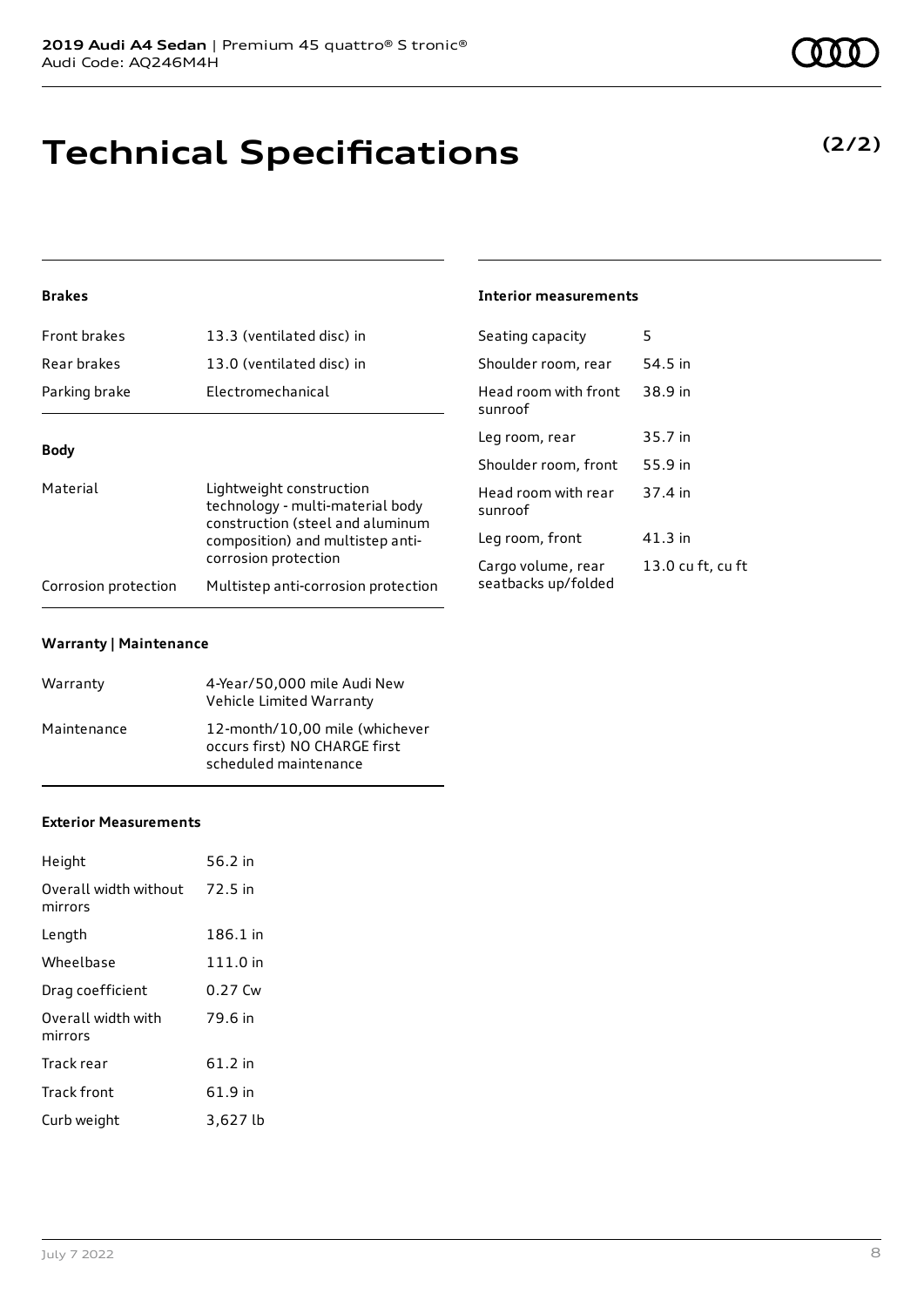### **Consumption- and emission**

**Consumption by NEDC**

combined 27 mpg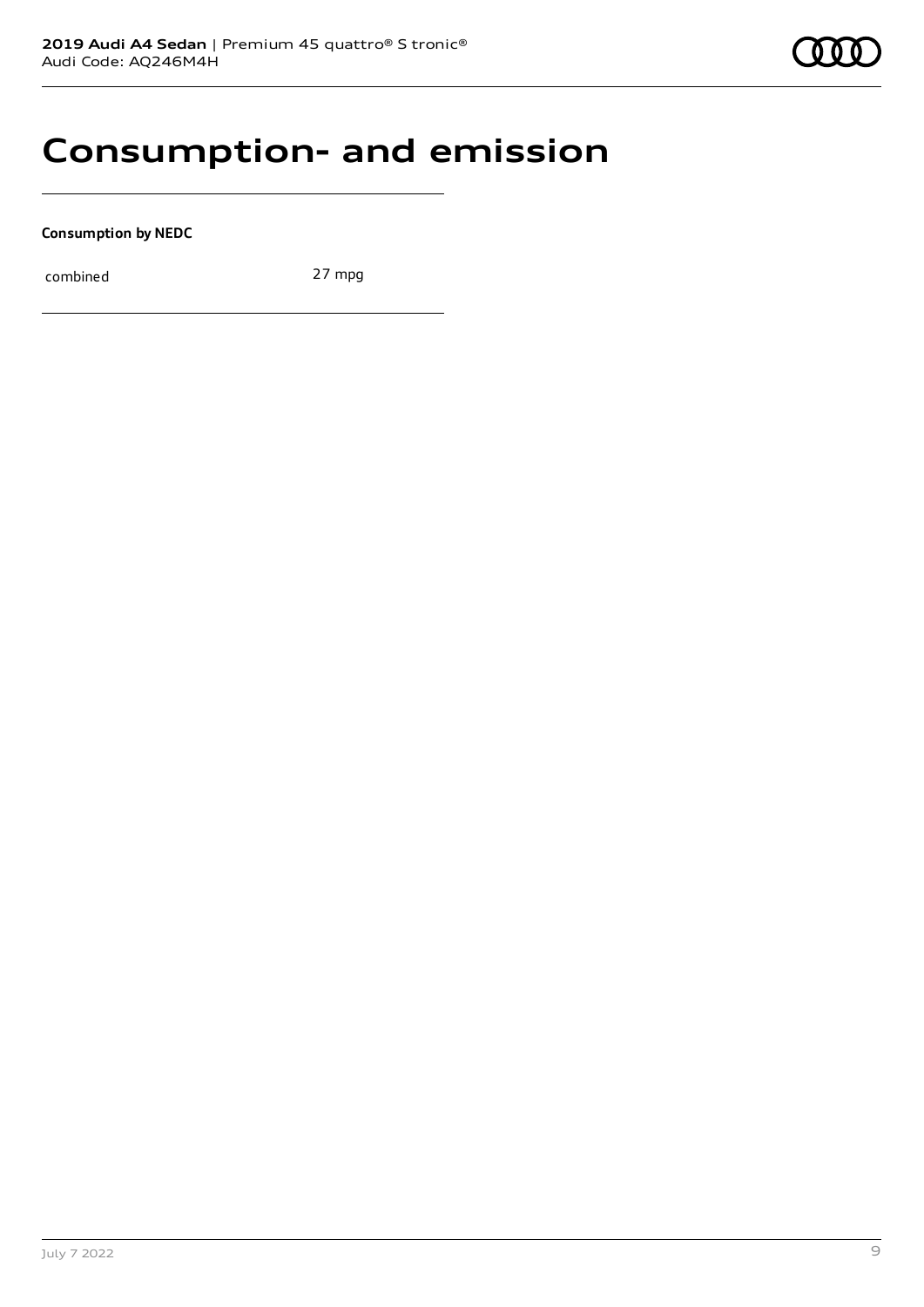## **Contact**

Dealer **Audi Raleigh**

4000 Capital Hills Dr 27616 Raleigh NC

Phone: +19198768766 FAX: 9194318343

www: [https://www.audiraleigh.com](https://www.audiraleigh.com/)